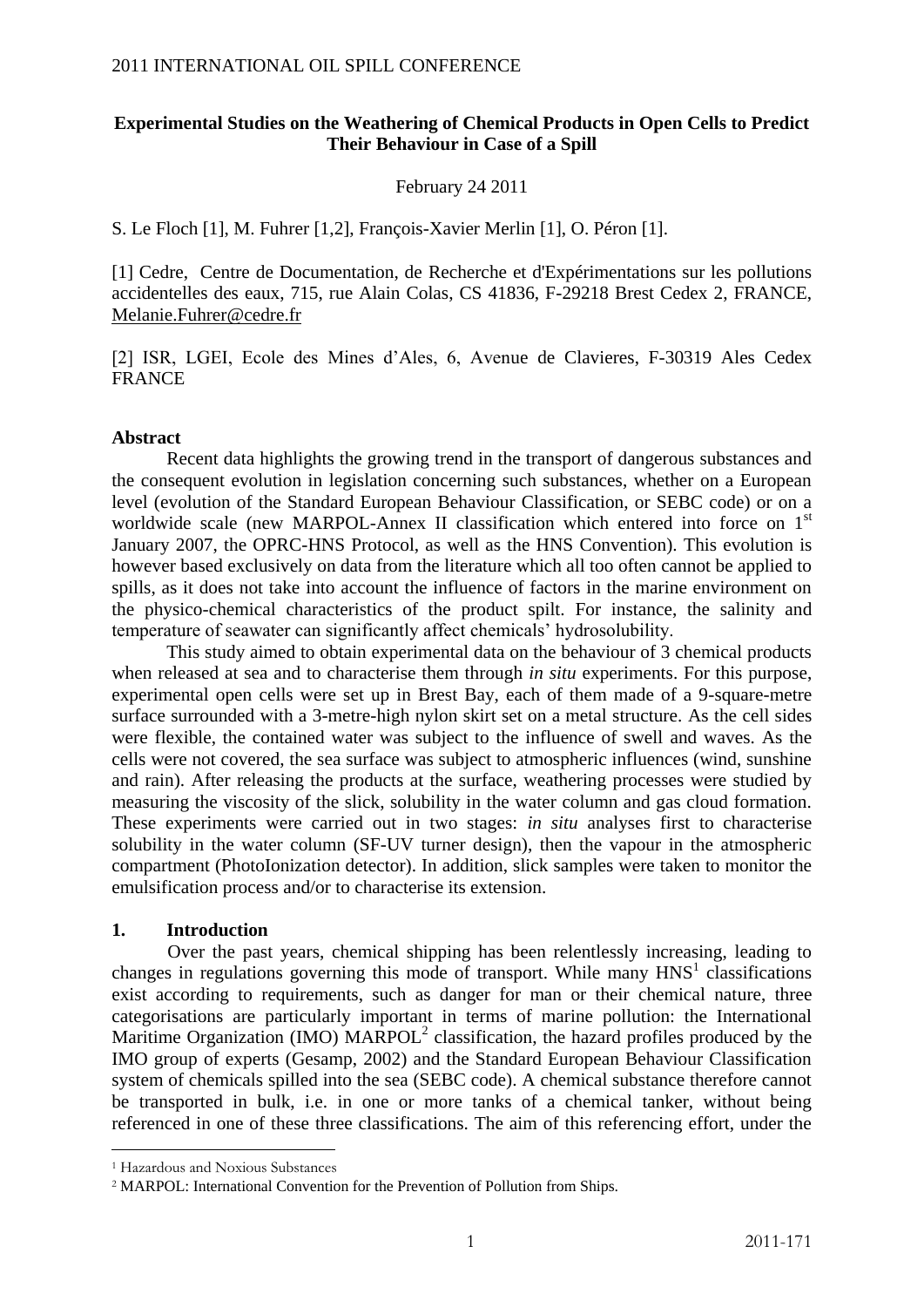responsibility of IMO, is to cover all types of pollution liable to be caused by ships and their cargo. Liquid substances are divided into four categories (IMO, 2006):

- Category X: Noxious Liquid Substances which, if discharged into the sea from tank cleaning or deballasting operations, are deemed to present a major hazard to either marine resources or human health and, therefore, justify the prohibition of the discharge into the marine environment;
- Category Y: Noxious Liquid Substances which, if discharged into the sea from tank cleaning or deballasting operations, are deemed to present a hazard to either marine resources or human health or cause harm to amenities or other legitimate uses of the sea and therefore justify a limitation on the quality and quantity of the discharge into the marine environment;
- Category Z: Noxious Liquid Substances which, if discharged into the sea from tank cleaning or deballasting operations, are deemed to present a minor hazard to either marine resources or human health and therefore justify less stringent restrictions on the quality and quantity of the discharge into the marine environment; and
- And, Other Substances: Substances which have been evaluated and found to fall outside Categories X, Y or Z because they are considered to present no harm to marine resources, human health, amenities or other legitimate uses of the sea when discharged into the sea from tank cleaning of deballasting operations. The discharge of bilge or ballast water or other residues or mixtures containing these substances are not subject to any discharge requirements of MARPOL Annex II.

The MARPOL classification, which draws upon the SEBC code (Bonn Agreement 1994), therefore takes into account the behaviour of products in the event of a spill at sea, i.e. the way in which they will evolve over the first hours once in contact with water. Predicting this behaviour is one of the key phases in establishing a spill response strategy. The SEBC code is used to determine the theoretical behaviour of a substance according to its intrinsic physico-chemical properties (density, solubility, vapour pressure and viscosity), and then to place it within one of the 12 families identified (Bonn Agreement 1994). It is therefore possible to identify the environmental compartment (atmosphere, surface, water column or sediment) towards which a given substance will tend to migrate, based on its material safety data sheet. This information is crucial for operators in charge of spill response.

However, this classification draws upon the physico-chemical properties obtained in laboratory conditions, i.e. in experimental conditions that are far removed from the reality of the field. For instance, solubility is determined in freshwater at a temperature of 20°C. However, in the event of a spill, the environmental conditions will be quite different, and the substance's actual behaviour may in reality differ from that predicted in the SEBC code. This gap between theory and field reality will be all the more perceptible when there is a long delay between the spill and the detection of the product in the environment. Immediately after the spill, the physico-chemical properties of the slick will evolve under the influence of environmental factors such as wind and sunshine, which promote evaporation, as well as temperature and salinity, which promote dissolution (Xie, 1997).

The aim of this paper is to present an experimental system developed by *Cedre* which can be used to monitor the fate in the medium and long term, in conditions as close as possible to field reality, of a substance spilt at sea. This study focuses on the behaviour of three chemicals, whose persistence at the water surface, evaporation and dissolution were monitored.

#### **2. Materials and methods**

The aim of this experimental investigation was to characterise the fate of liquid chemicals released at the sea surface.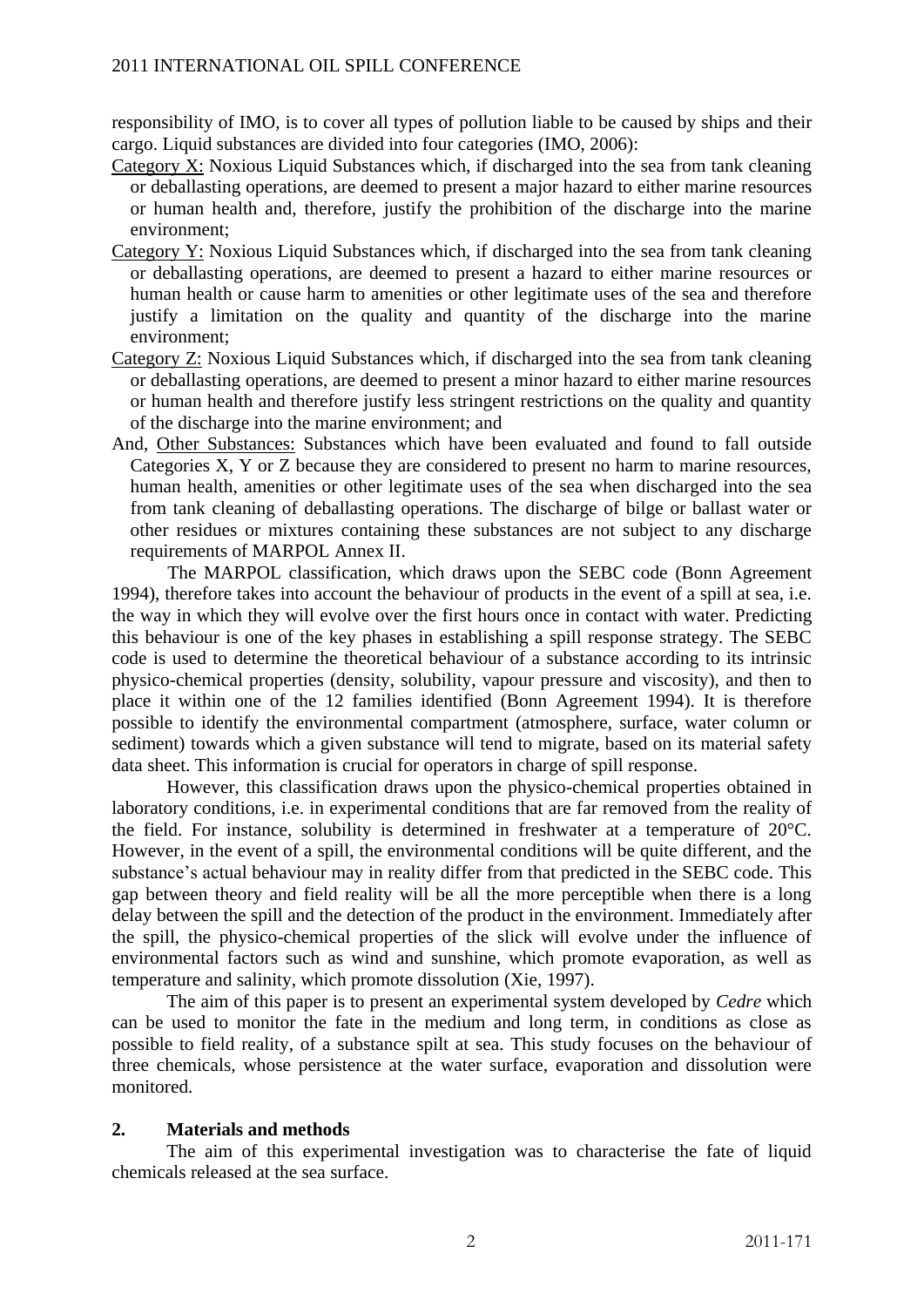#### **2.1. Floating cell enclosures**

Three floating cells were constructed by *Cedre* and moored in Brest harbour, France (48°22'32N and 4°29'32W) to study the influence of natural conditions (i.e., prevailing air and sea temperatures, wind, radiant energy) on the weathering of products spilled onto the sea surface (Figure 1). Each cell consisted of a 3 x 3 m rigid aluminium framework surrounded by a nylon skirt which extended approximately 2 m below and 0.6 m above the sea surface. As cells were not covered and were open to the sea at the base, evaporation and dissolution processes were unimpaired but lateral dispersion at the sea surface was restricted. Observations have shown that while wind-induced capillary waves were reduced by the presence of the skirt, the majority of the mixing action of the sea passed into the cell almost unimpeded. The volume of seawater inside the skirt of each floating cell was approximately 18 m<sup>3</sup>. As the floating cell enclosures were independent of each other, replica experiments could be conducted simultaneously.



Figure 1: Floating cell enclosure

# **2.2. Chemical products tested**

Following an investigation into the chemicals transported most frequently and in the greatest quantities, three products were selected: xylene, methyl methacrylate and methyl ethyl ketone.

Xylene is a volatile aromatic hydrocarbon produced through petrochemistry. It is in liquid form at room temperature and is often a mixture of isomers (ortho, para and meta – often the most dominant) containing variable proportions of ethylbenzene, although always below <15%. In France, xylene is the most commonly used hydrocarbonated solvent, with 34,000 tonnes in 2004, in particular in the paint, varnish, glue and printing ink industries. The main physico-chemical characteristics of this substance indicate that it will, in theory, behave as a floater/evaporator with very low solubility (Vp = 8.9hPa at 20 $^{\circ}$ C, density of 0.88g.cm<sup>-3</sup>, and solubility between 175 and 200 mg per litre of seawater; Cedre, 2007 and Lyman et al., 1996).

Methyl methacrylate (MMA) is described as a transparent volatile liquid with a characteristic smell that can be detected at very low concentrations  $(< 1$  ppm in air). It is mainly used in the polymer and copolymer industry (plastic sheets such as Plexiglas®, Perspex® and Lucite…). Its vapour pressure is 3.9 kPa at 20°C, its solubility 15 g.L<sup>-1</sup> and its density 0.944 g.cm<sup>-3</sup> (Cedre, 2008).

Methyl ethyl ketone (MEK) is a sweet-smelling colourless liquid. It is a volatile organic compound, that is readily flammable and is of little harm to the environment. MEK is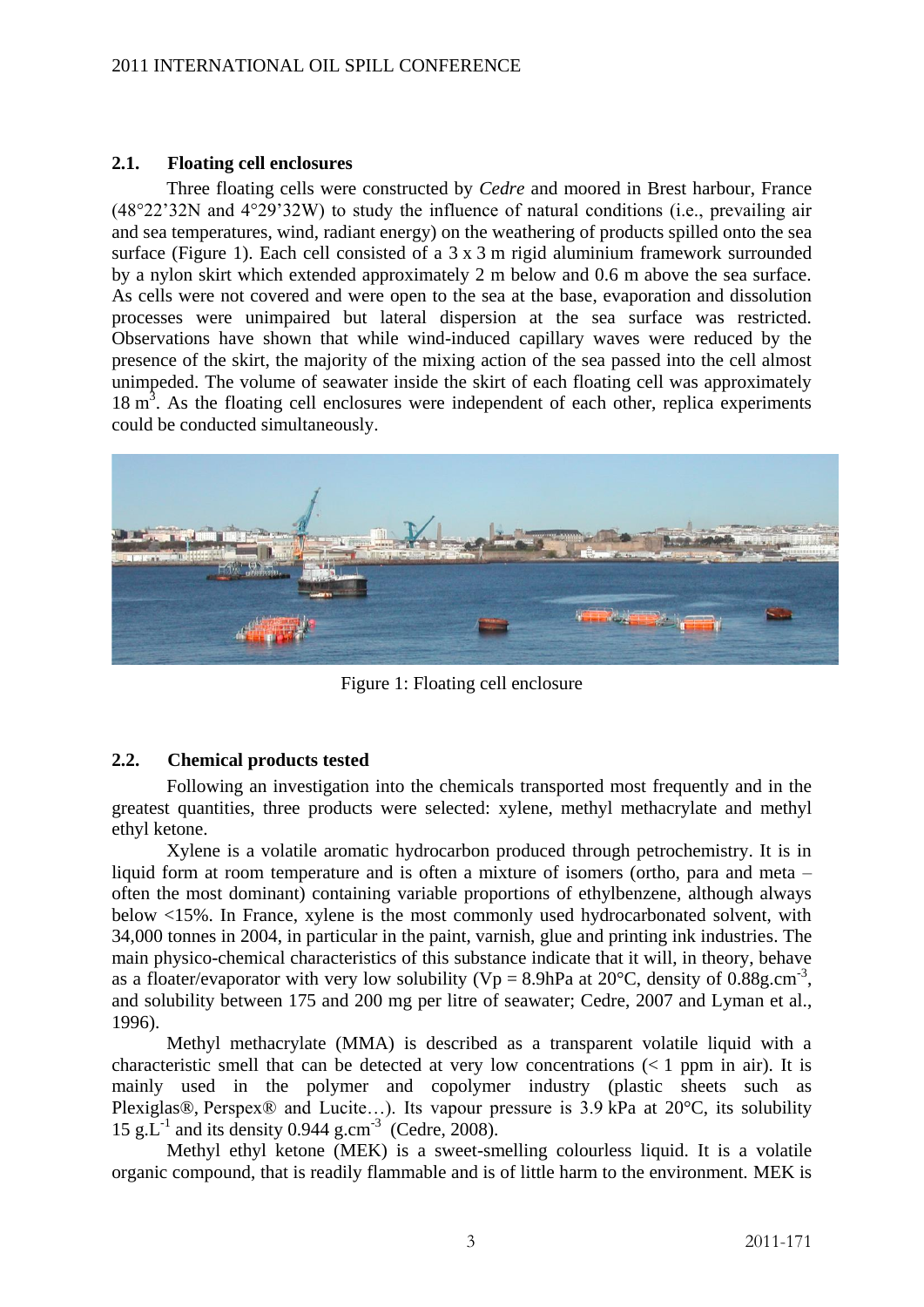an eye and respiratory irritant as well as a central nervous system depressant in humans. It is mainly used as a solvent in various coatings including vinyl, nitrocellulose and acrylic coatings. It is also used as an extraction agent in certain oils as well as in the processing of products and food ingredients. Its vapour pressure is 10.5 kPa at  $20^{\circ}$ C, its solubility 158 g.L<sup>-1</sup> and its density  $0.805$  g.cm<sup>-3</sup>. It is therefore a highly evaporative and soluble product, with particularly low persistence at the water surface (Cedre, 2009).

# **2.3. Experimental protocol**

The test, replicated for each product, required 25 litre releases at the sea surface of each floating cell. To monitor physical oceanographic conditions that may influence the behavioural processes of products, weather conditions, prevailing light, wind speed and temperature conditions were recorded, for both air and sea.

# **2.3.1. Slick sampling**

Slicks were sampled daily, with a funnel equipped with a tap, in order to characterise the emulsification processes. Samples were transferred into 0.5 L amber bottles and brought back to the laboratory for viscosity measurement and water content determination.

Before the release of xylene, the internal standard pentacosane, a non-evaporating and insoluble substance, was introduced. By monitoring the pentacosane/xylene relation throughout the trial, it was possible to monitor the disappearance kinetics of xylene at the water surface.

# **2.3.2. Water column sampling**

The natural dispersion of the products in the water column was monitored by performing *in situ* fluorescence measurements at 2 positions in each floating cell at 3 depths (0.5, 1 and 1.50 m). In addition, for each *in situ* fluorescence measurement (at one position and one depth), a sample of seawater (1 L) was taken. All samples were placed in an amber bottle and were stored in a refrigerator before analysis, performed the following day. These samples, which were analysed by GC-MS after liquid-liquid extraction, were used to correct data obtained by fluorimetry measurements (Katz, 1987).

#### **2.3.3. Air monitoring**

During the tests, evaporation was monitored by measuring the Volatile Organic Carbon using two PhotoIonization Detectors (PID MiniRAE 2000, RAE systems). A stationary PID was placed in a corner of the floating cell, while the second was placed on a wind vane so as to monitor evaporation independently of the wind direction.

#### **3. Results and discussion**

#### **3.1. Xylene**

To study the fate of xylene, two 25 litre releases were performed.

#### **3.1.1. Observations**

Photograph 1, taken at  $T_0$ , illustrates the chemical release. One hour after the release (Photograph 2), the slick began to emulsify and, two hours later, the emulsion covered the entire surface of the floating cell (Photograph 3). After 5 hours, the slick began to fragment and several small slicks scattered across the entire cell appeared (Photograph 4).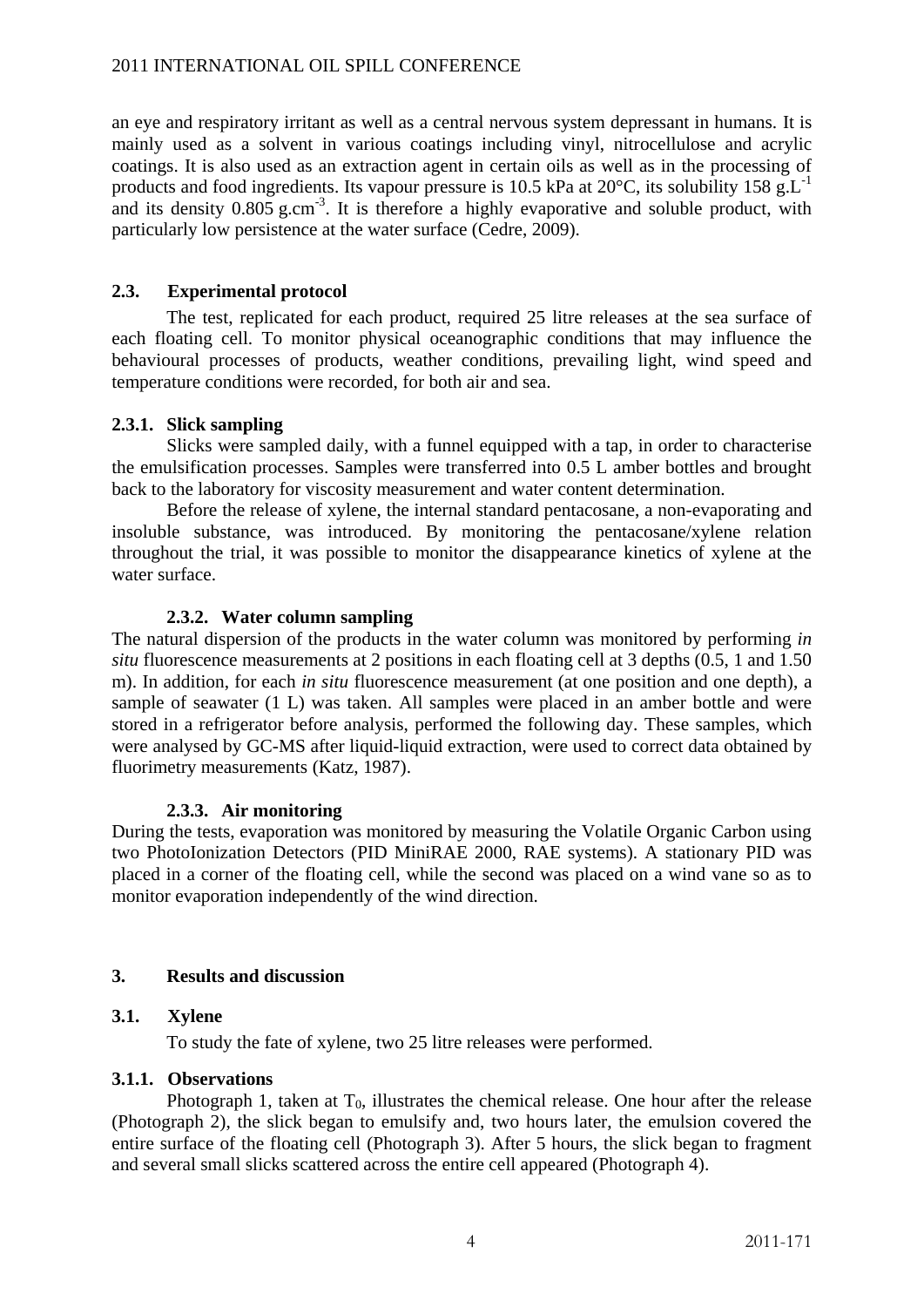

# **3.1.2. Prevailing sea and weather conditions**

The week of the trials was marked by relatively harsh weather conditions, with a slight sea according to the Douglas sea scale (sea 3), a north-easterly wind at force 3 on the Beaufort scale (12 to 19 km.h<sup>-I</sup>) and low temperatures (between 3 and 5°C). Several snow showers occurred during this week.

# **3.1.3. Slick persistence**

Figure 2 shows the persistence of the xylene slick at the water surface. The results are expressed as a percentage of the quantity spilt at  $T_0$ . After 2 hours, over 50% of the slick had disappeared, and after 5 hours, less than 30% of the initial quantity remained. The quantities lost were either transferred from the surface to the air (evaporation) or from the surface to the water column (natural dispersion). After day 2, no traces of the slick remained visible at the surface. The time during which the slick was present was estimated at 34 hours.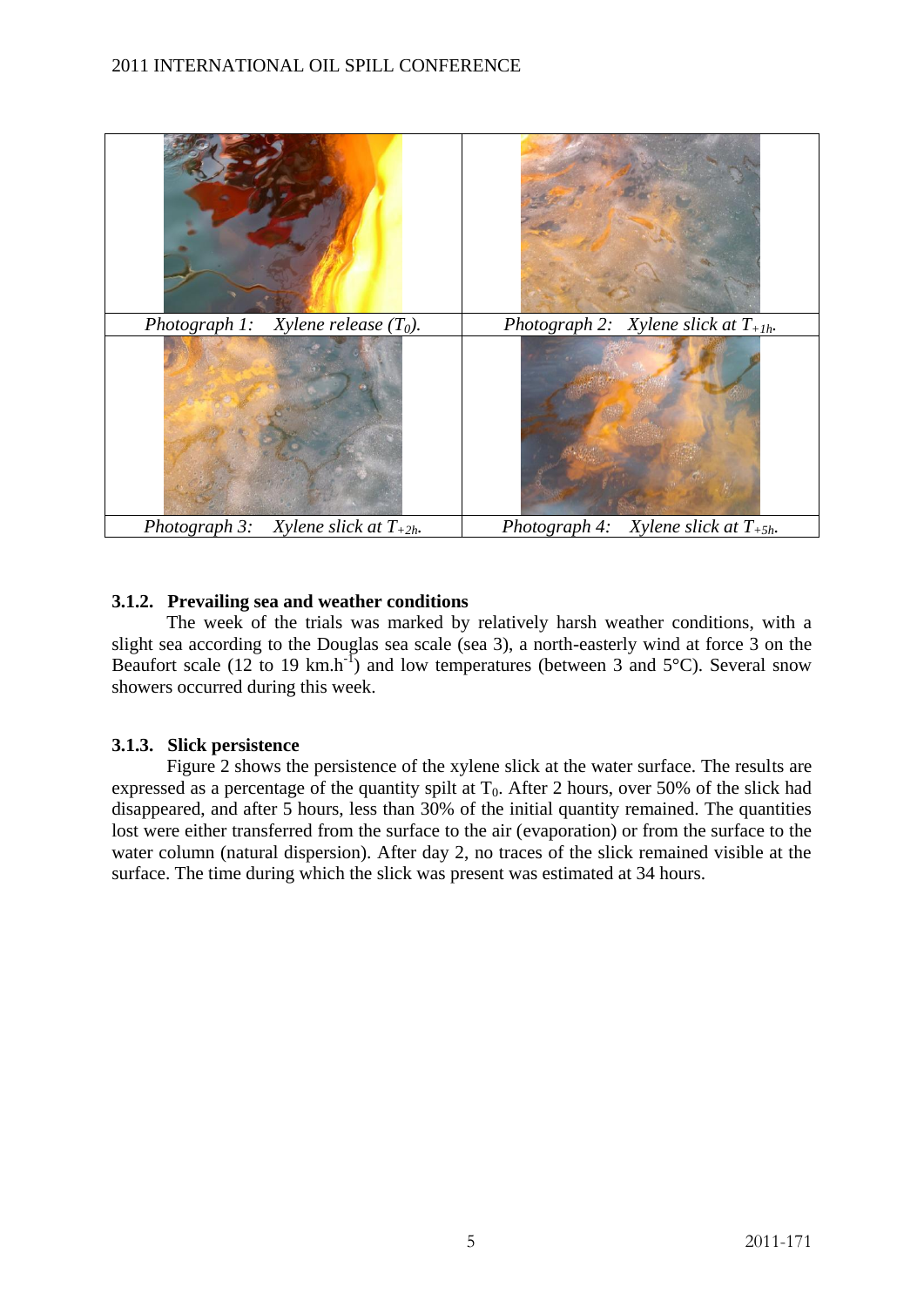

Figure 2: *Evolution over time of the slick remaining at the surface (average of results obtained using samples taken from cells 1 and 2).*

# **3.1.4. Monitoring of emulsification**

Emulsification kinetics could only be monitored during the first day of the experiment and are presented in Figure 3.



Figure 3: Emulsification kinetics of xylene slicks within cells 1 and 2.

Xylenes have a high water sorption capacity and rapidly form emulsions. At  $T_{+7h}$  the water content of slicks in cells 1 and 2 were respectively 65% and 90%. However, these emulsions are unstable as they are non-persistent: from day 2, it was no longer possible to sample the surface slick due to insufficient quantities, and on day 3, no pollution remained visible.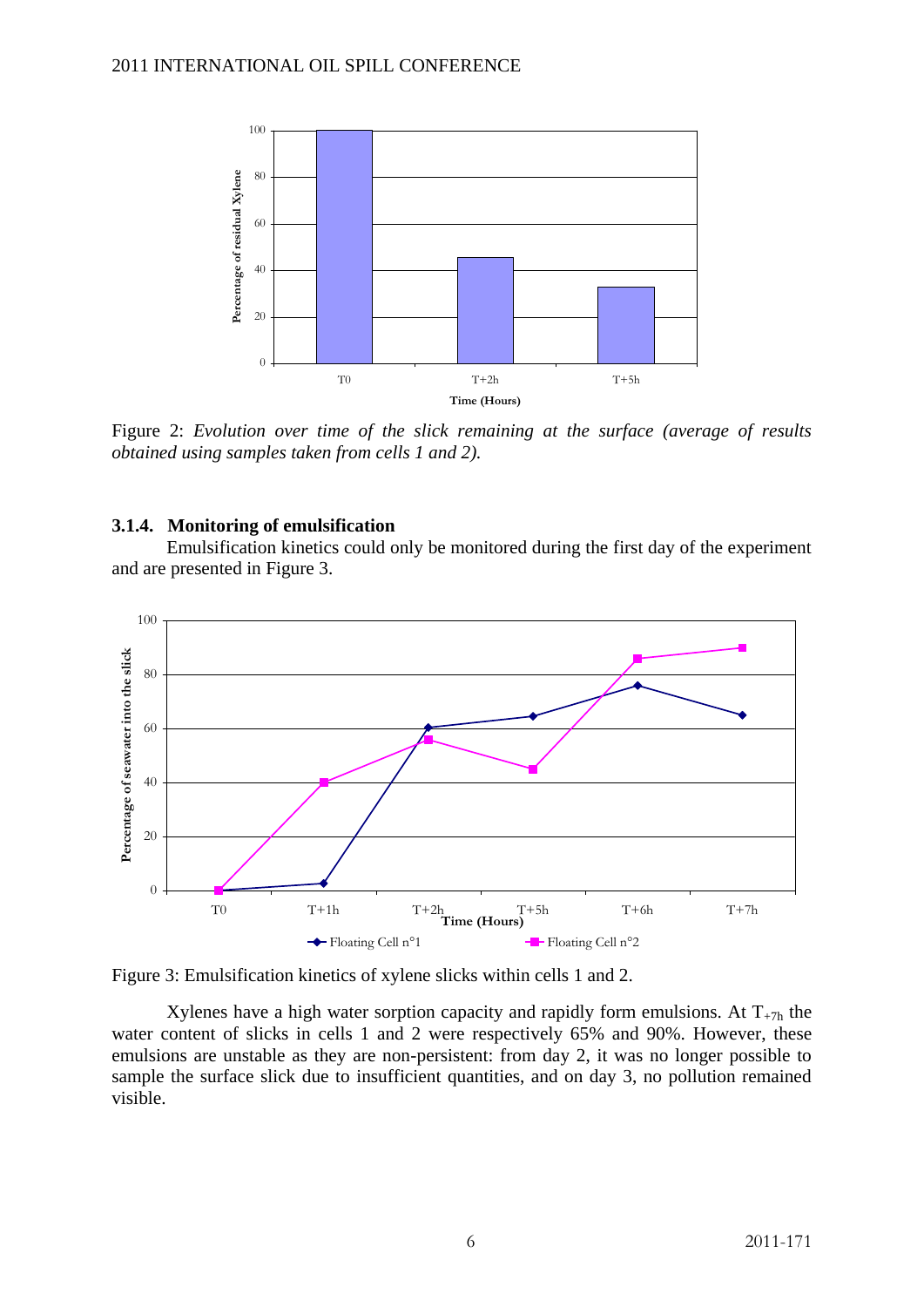### **3.1.5. Monitoring of dispersion in the water column**

Figures 4 and 5 show the xylene concentrations in the water column, respectively in cells 1 and 2, at the three sampled depths (0.5, 1 and 1.5 m) over time. After 29 hours, concentrations of the substance were no longer detected.

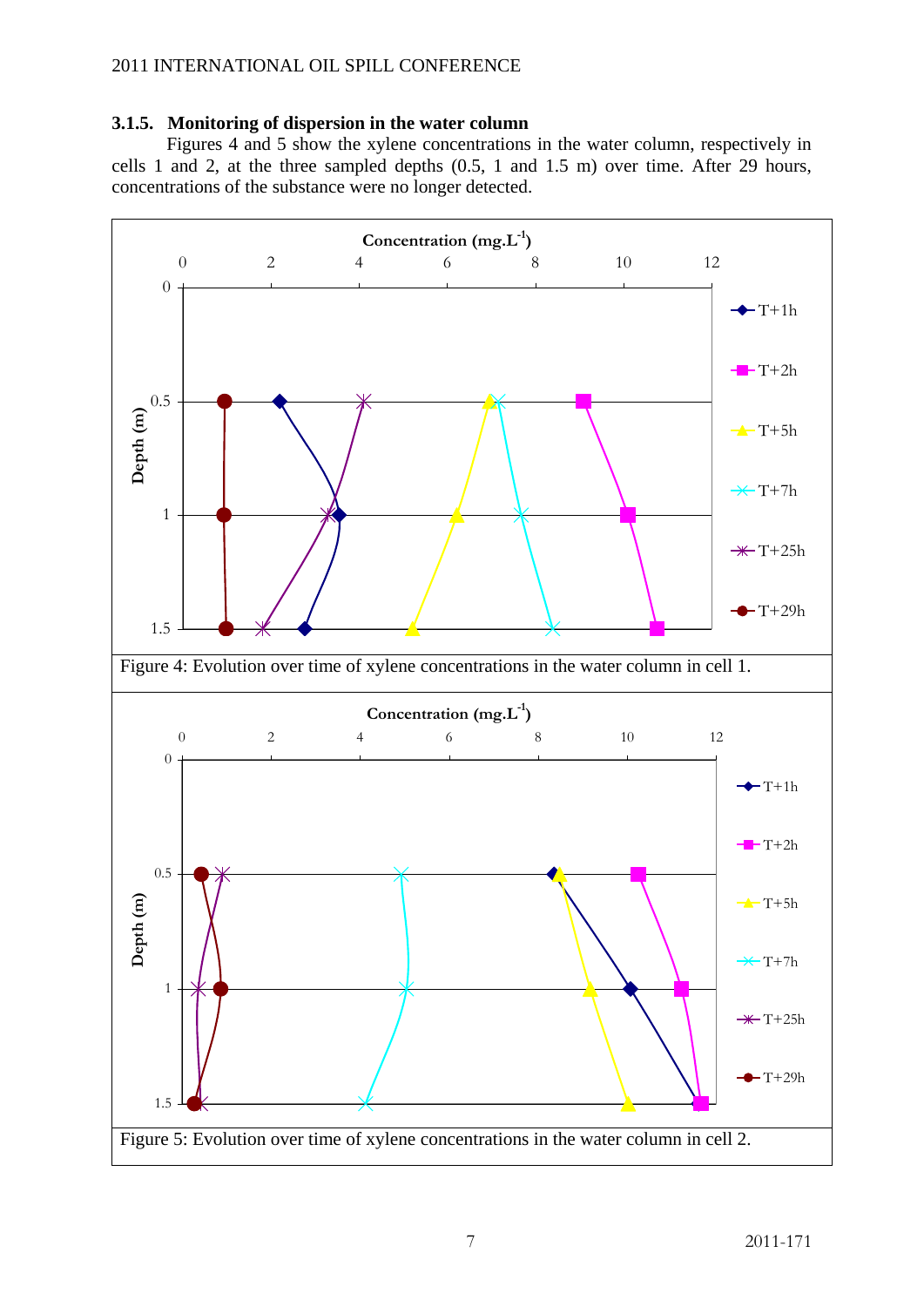In the two cells, the maximum concentrations were obtained at  $T_{+2h}$  (10.8 and 11.7 mg.L<sup>-1</sup>, respectively in cells 1 and 2), and represented a quantity of around 200 g of dispersed xylenes. These concentrations then gradually decreased over time, and dropped below 1 mg.L<sup>-1</sup> at T<sub>+29h</sub>. Beyond this sample time, traces of xylene were no longer detected in the water column.

During these *in situ* trials, the natural dispersion of xylenes in the water column (dissolution + emulsification) showed rapid kinetics, and the concentrations measured were higher than expected: 100 times higher than the theoretical solubility found in the literature.

# **3.1.6. Behaviour of xylenes**

These trials demonstrated that the persistence of a slick of xylenes at the water surface is relatively short-lived (around 2 days in these trial conditions, not very conducive to evaporation) and that this disappearance could be explained by dissolution processes which were higher than expected (in the literature this chemical is identified as having low solubility). In terms of the transfer of the chemical into the atmosphere, evaporation kinetics could not be measured due to the particularly harsh weather conditions (the snow interfered with the photoionisator). However, by comparing it to styrene (these two products have an equivalent vapour pressure and are classified as FE according to the SEBC code), it can be supposed that xylenes evaporate less quickly than theory predicts: after 5 hours, the entire styrene slick had disappeared, while this took 34 hours with xylenes. These results can be explained by emulsification processes: the xylene slicks were rapidly emulsified to a great extent during the first day (90% at  $T_{+7h}$ ), a process which does not take place with styrene. This raises the question of surface tension which is not taken into account in the SEBC classification; yet it is this factor that defines a product's capacity to emulsify, and emulsification promotes natural dispersion in the water column.

The results obtained *in situ* therefore directly contradict the literature which mainly describes the behaviour of a xylene slick in terms of transfer into the atmosphere. It is clear that the slick will initially emulsify, causing evaporation kinetics to slow down and promoting transfer into the water column by natural dispersion processes (dissolution  $+$ emulsification). It is important, however, to remember that the sea and weather conditions on site should be taken into account when considering these results, as, in these trials, the low temperatures curbed evaporation processes (we note that in December 2005, following a spill of benzene in the Chinese Songhua River, high concentrations were measured in the water over a long period of time, although this product is classed E and insoluble, however due to low winter temperatures, dissolution processes became dominant over evaporation), and surface agitation promoted emulsification. In terms of response, this means that all the issues related to pollution by soluble products (contamination of the water column and problem of water intakes, impact on benthic flora and fauna...) must be taken into account. Nevertheless, the gas cloud must not be overlooked, as it presents a risk for responders both in terms of intoxication and as an explosion hazard. In the case of xylene, vapours are heavier than air and will move around just above the water surface, pushed by the wind.

#### **3.2. Methyl methacrylate**

Methyl methacrylate (or MMA) is classed ED according to the SEBC classification, and its main behaviour is evaporation according to its Henry's law constant.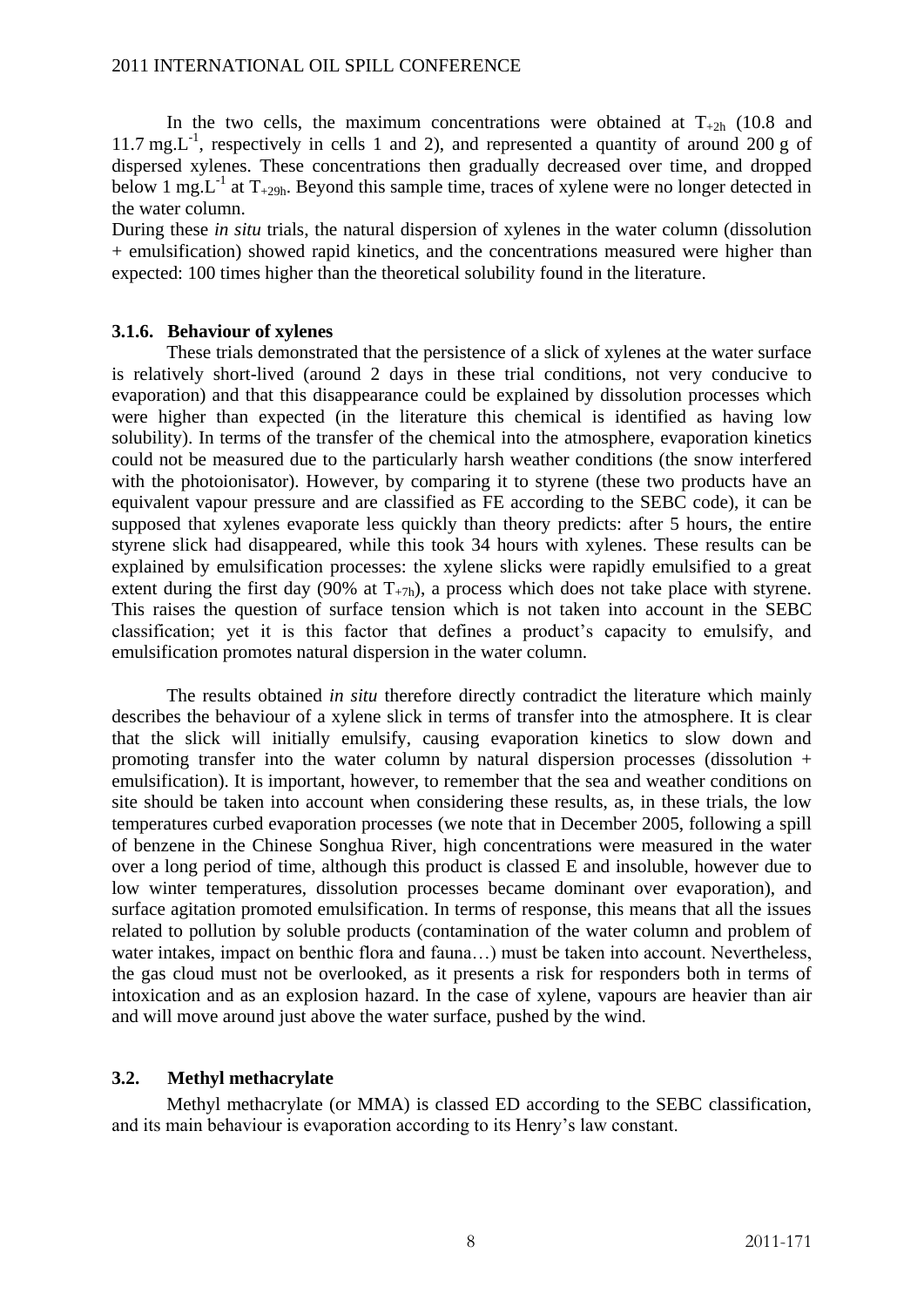# **3.2.1. Observations**

The MMA spread out across the water surface forming a heterogeneous slick: various sized clusters of floating droplets were observed (Figure 28). This phenomenon was only temporary, as in less than two hours all of the substance had disappeared.



Photograph 5: Appearance of the MMA slick immediately after the spill

# **3.2.2. Prevailing sea and weather conditions**

The prevailing weather conditions onsite at the time of the trial are presented in Table 1. The key point is the presence of wind.

| Date                       | 25/06       | 25/06       | 25/06       |
|----------------------------|-------------|-------------|-------------|
| Time                       | 11:00-12:00 | 12:00-13:00 | 13:00-14:00 |
| Air $T (^{\circ}C)$        | 16.4        | 16.7        | 17.1        |
| Wind speed $(m/s)$         | 5.5         | 5.6         | 5.6         |
| Solar intensity $(mW/cm2)$ | 61.5        | 71.2        | 83.4        |

Table 1: Evolution of weather conditions during the release of MMA.

# **3.2.3. Evaporation**

The MMA evaporated very rapidly: it was released at 11:18 and the PIDs began to detect significant values from 11:25 (1 ppm at 11:24, then 53 ppm at 11:25). A peak in concentration was reached at 11:27 with 130 ppm, the time at which a local maximum was recorded for light intensity (130 mW/cm²), while the wind varied little throughout the duration of measurements (5 to 6 m/s on average with peaks at 7 m/s and minimums at 4 m/s). These results, illustrated in Figure 6, show the importance in evaporation processes of sunshine, which had a greater influence than the wind: positive correlation between solar peaks and evaporation peaks  $(T_{+9}, T_{+14}, T_{+35}, T_{+49}, T_{+56}, T_{+74 \text{ min}}).$ 

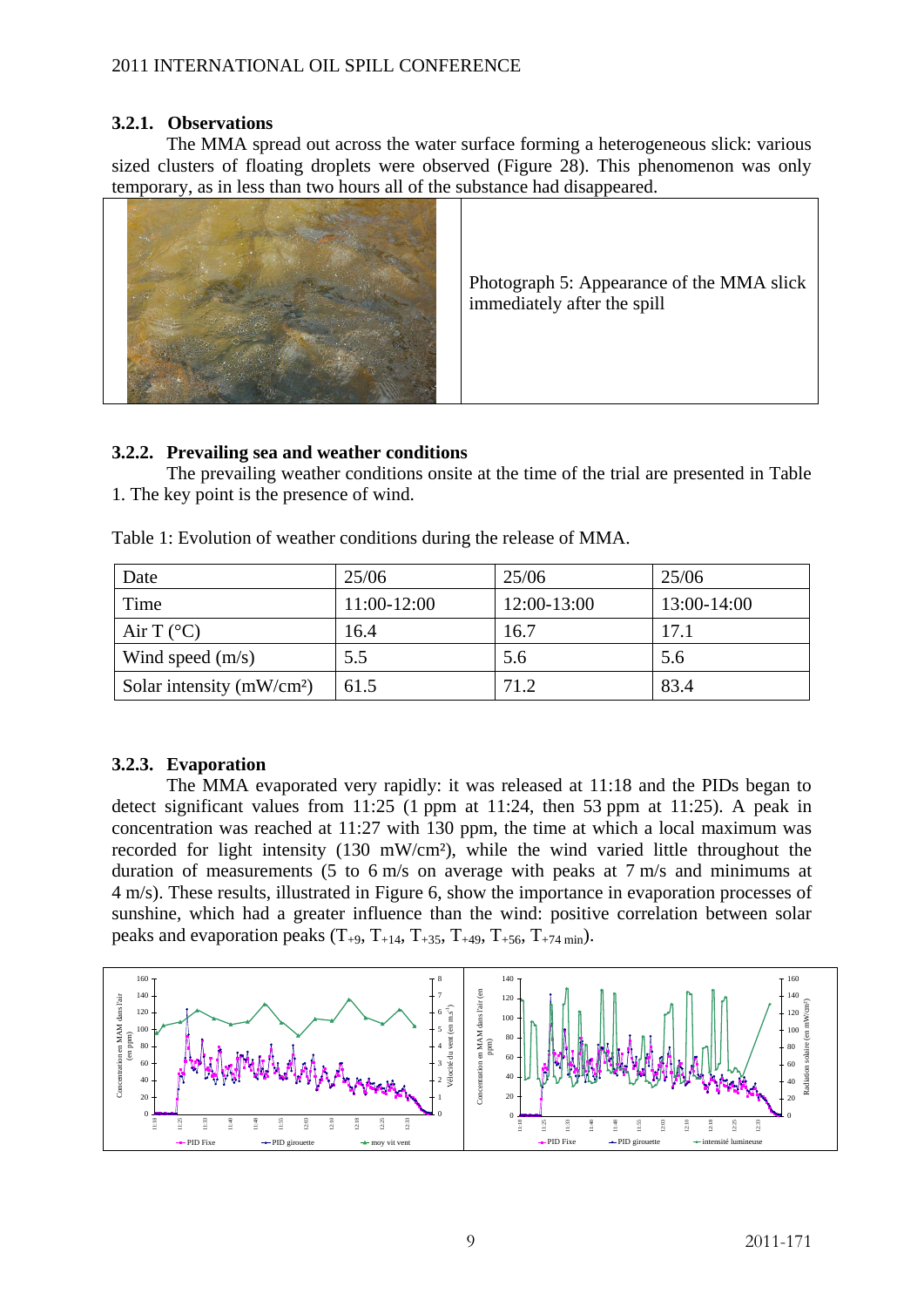Figure 6: MMA concentrations in the air measured using PIDs (stationary and on the wind vane) and variations in wind and sun intensity throughout the experiment.

The advantage of using the wind vane to monitor the concentration of the product in the atmosphere can be observed in Figure 6: while the shapes of the two curves (stationary PID and PID on wind vane) match, the concentration peaks are more intense for the PID on the wind vane and, in general, its curve shows slightly higher values, indicating better quantification of the vapours emitted by the slick. This result was obtained despite a wind that retained a relatively constant direction throughout the experiment  $(250 - 270^{\circ})$ , therefore suggesting that the gain would be even greater in the case of quantification with a swirling wind.

# **3.2.4. Dissolution**

Despite its solubility  $(10 g.L^{-1})$ , the MMA did not dissolve at all in these experimental conditions: the chemical was not detected at any of the three depths sampled (0.5, 1 and 1.5 m).

# **3.2.5. Behaviour of methyl methacrylate**

MMA is listed as ED according to the SEBC code, i.e. it is first and foremost an evaporator, but also dissolves. In the prevailing weather conditions during the trial, this product only evaporated, and it did so with rapid kinetics: in less than 90 minutes, no traces of MMA were visible at the water surface or detected by the PIDs. Given its negligible dissolution, an atmospheric transfer coefficient can be estimated at around 4.1 litres per square metre per hour  $(4.1 \text{ L.m}^{-2} \text{.} \text{h}^{-1})$ , in these experimental conditions.

In the event of a spill, response should therefore focus on the gas cloud as it will be explosive (MMA can form flammable vapours with air) and toxic (TEEL<sup>3</sup> of 400 ppm). It is therefore essential to have operational tools to visualise the formation and movement of a gas cloud as well as a computer forecast model.

# **3.3. Methyl ethyl ketone**

Methyl ethly ketone (MEK), like MMA, is classed ED.

# **3.3.1. Observations**

Immediately after the spill, the MEK spread across the entire water surface within the floating cell to form a homogeneous, colourless slick that was difficult to detect. This observation is consistent with the results obtained in the laboratory on MEK-water interfacial tension which predict complete spreading, or even infinite spreading in the absence of containment. This high degree of spreading promoted the transfer of the product into the atmosphere and the water column, resulting in complete disappearance of the slick in less than 1 hour and the end of sampling and PID measurements at 12:00 (no signal from PID).

# **3.3.2. Prevailing sea and weather conditions**

The prevailing weather conditions on site at the time of the experiment are presented in Table 3, and can be summarised as alternating sunny spells and threatening clouds due to the constant wind.

<sup>-</sup> $3$  TEEL = TEmporary Exposure Limit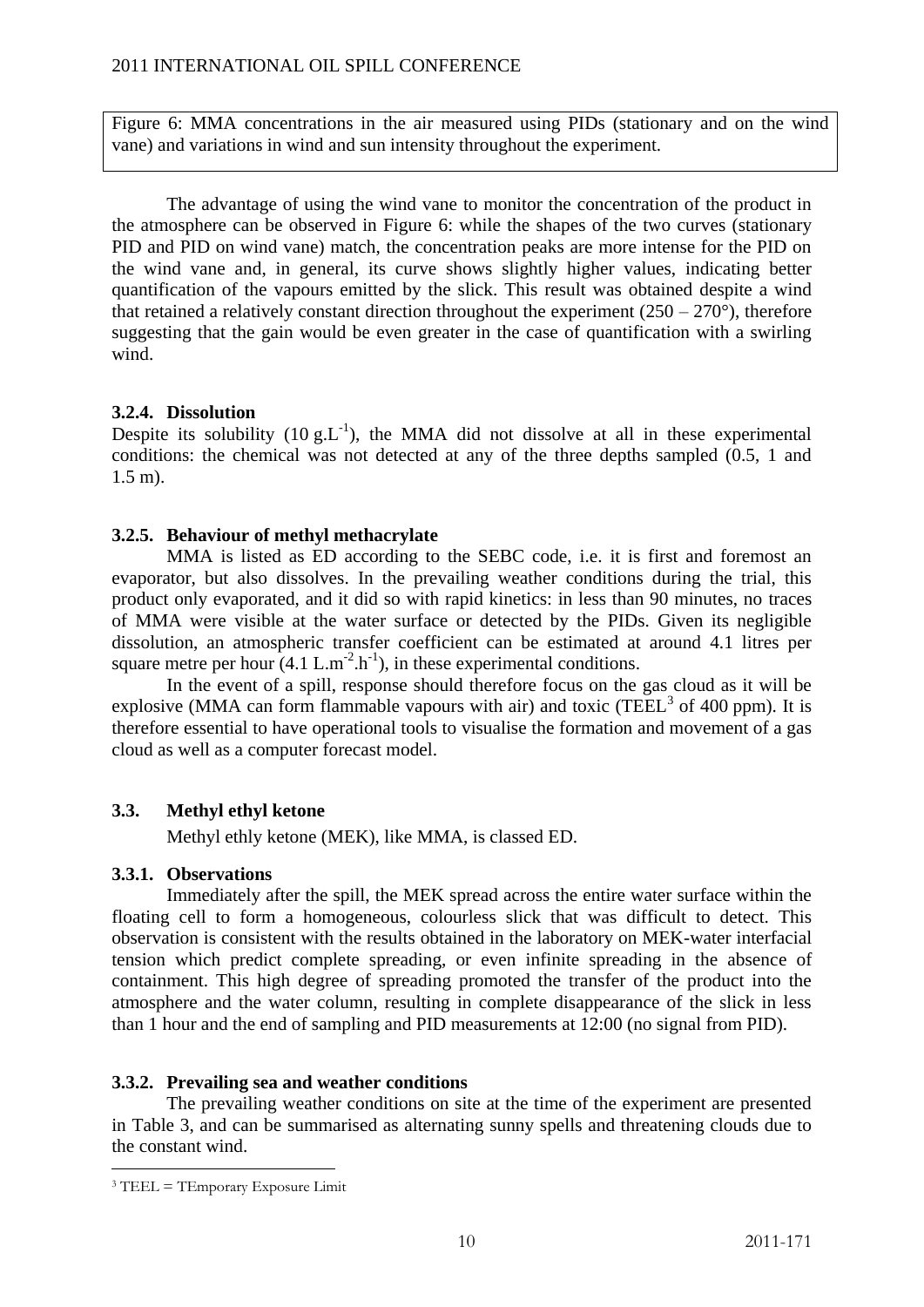| Date                       | 25/06         | 25/06       | 25/06           |
|----------------------------|---------------|-------------|-----------------|
| Time                       | $10:25-11:00$ | 11:00-11:30 | $11:30 - 12:00$ |
| Air $T (^{\circ}C)$        | 15.6          | 15.7        | 15.7            |
| Wind speed $(m/s)$         | 5.1           | 5.1         | 5.2             |
| Solar intensity $(mW/cm2)$ | 93.1          | 106.1       | 104.6           |

Table 2: Evolution of weather conditions during the MEK release.

\* Note that the mean solar intensity on this day was higher than that measured during the MMA trial.

#### **3.3.3. Evaporation**

The MEK evaporated very swiftly and to a great extent: less than 5 minutes after the spill, a peak in concentration was measured both by the stationary PID and the PID on the wind vane (350 ppm). Concentrations then gradually decreased and levelled out at around 20 ppm at  $T_{+30 \text{ min}}$  before disappearing completely at  $T_{+90 \text{ min}}$  (Figure 7). The evaporation of MEK was so intense that it was unaffected by the wind or sun; no peaks could be correlated with a gust of wind or spell of sunshine.



# **3.3.4. Dissolution**

Despite its high solubility ( $\approx 300$  g.L<sup>-1</sup> i.e. 30 times higher than MMA), MEK did not dissolve at all in the conditions of this experiment: the chemical was not detected at any of the three depths sampled (0.5, 1 and 1.5 m).

#### **3.3.5. Behaviour of methyl ethyl ketone**

MEK is listed as ED according to the SEBC code, i.e. it is first and foremost an evaporator, but also dissolves. In the weather conditions during this trial, the product only evaporated, and did so with intense, rapid kinetics: in less than 5 minutes, an evaporation peak was observed and thereafter concentrations in the air continually decreased. This behaviour was similar to MMA with, however, even faster evaporation kinetics, unaffected by the wind or sun. This trend can be explained by MEK's capacity to spread widely at the water surface and to form a homogeneous slick. The coefficient is the same as for MMA, i.e. 4.1 L.m<sup>-2</sup>.h<sup>-1</sup>, bearing in mind that for MEK it is not constant throughout evaporation. It is estimated that 80% of the slick evaporated in 15 minutes, giving a coefficient of 8.9 L.m<sup>-2</sup>.h<sup>-1</sup>,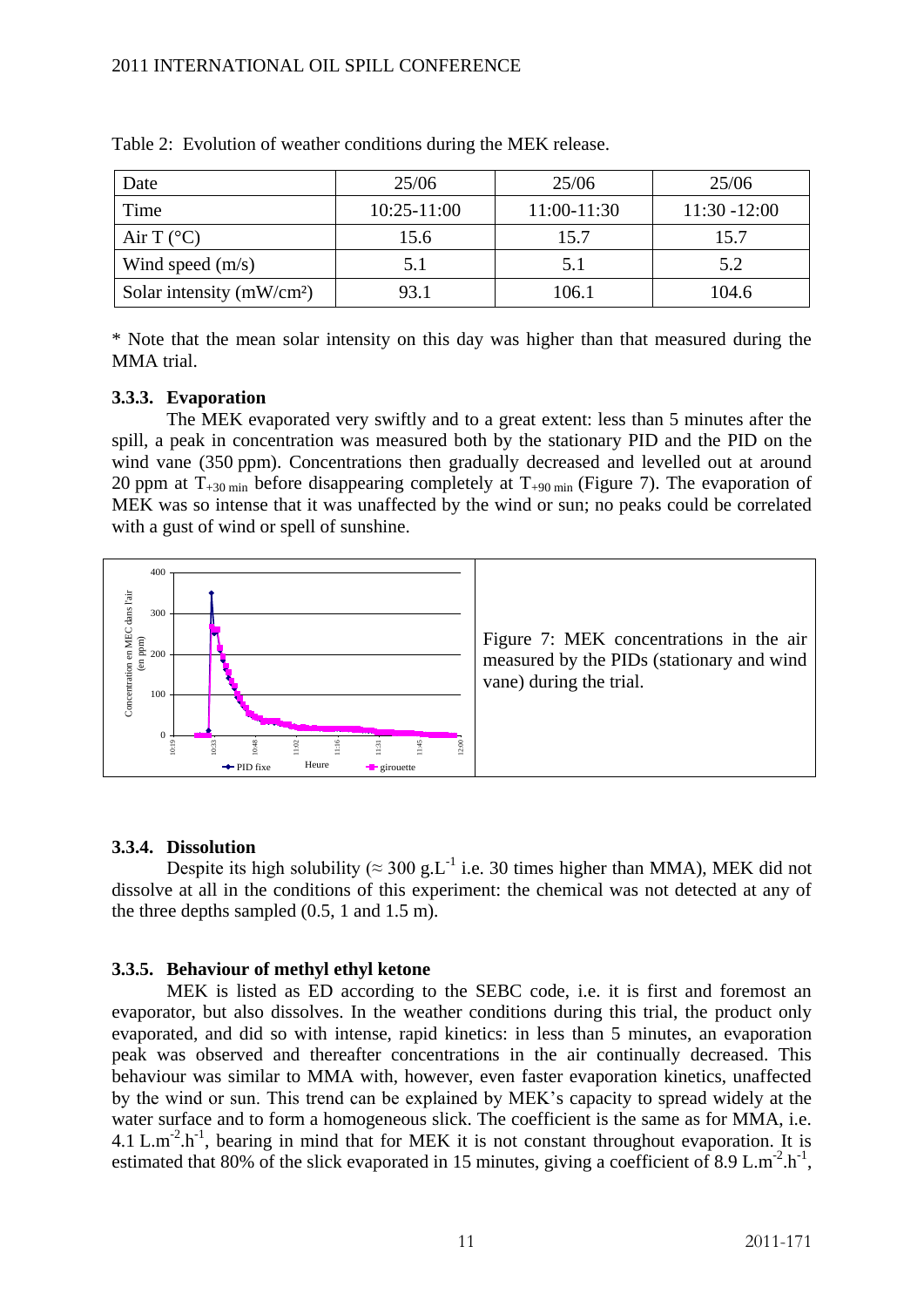while the remaining 20% took around 75 minutes, giving a considerable lower transfer coefficient of around  $0.45$  L.m<sup>-2</sup>.h<sup>-1</sup>.

In the event of a spill, response should therefore focus on the gas cloud which will form rapidly and will be flammable and toxic.

# **4. Conclusion**

In the event of a chemical spill at sea, it is crucial to be aware of the behaviour of the substances involved to determine the most appropriate response strategy. With this in mind, *Cedre* has developed an experimental tool, floating cells, which can be used to characterise the main processes governing a substance's fate.

This paper presents the results obtained during a series of trials in these floating cells, which aimed to characterise the behaviour of three chemicals: xylene, methyl methacrylate and methyl ethyl ketone.

These trials provided two vital pieces of information on these chemicals, to add to the information provided by the SEBC classification. The first relates to xylene which is listed as FE. It became apparent that, in certain weather conditions, xylene will indeed behave as a Floater/Evaporator, however if the temperature drops and especially if the surface agitation and wind are sufficient (wind speed greater than  $3 \text{ m.s}^{-1}$ ), it will form an emulsion and will mainly dissolve, thus exhibiting FDE behaviour. The two other products (MMA and MEK) are classed ED while, in these experimental conditions, they behaved only as Evaporators.

These results highlight the need to study *in situ* the behaviour of chemicals to add to the theoretical classification based only on laboratory data, especially as it is clear that factors such as surface agitation, wind, sunshine and outside temperature significantly affect the transfer of products from the surface to another environmental compartment. The floating cells, developed by *Cedre*, adequately fulfil this purpose, and, what's more, are an innovative tool which, in addition to helping to define a response strategy in the event of a spill, can be used routinely as realistic input for forecast software.

Concretely, such experiments on the behaviour of HNS releases in sea water allow: (i) adding further informations to the chemical emergency response guides. For example, on the one hand xylene which is considered as a Floater/Evaporator can behave as FDE product; in a case of emergency response in the same weather conditions of the trials, the attention of the intervention team has to be also focalized onto the water column. On the other hand for both other substances (MMA and MEK), the atmospheric compartment has to be especially considered by the intervention team which has, firstly, to protect itself versus the gaseous cloud.

(ii) providing experimental data for the implementation of existing software. Forecast software are an useful tool but few are really validated by field experiments. Here, results are used to validate the Clara software which is fully dedicated to predict the behaviour of HNS at sea.

(iii) to provide the French Navy with operational information. The French navy is in charge of the emergency response at sea in case of incident and, they need accurate data in order to organize the more appropriate response.